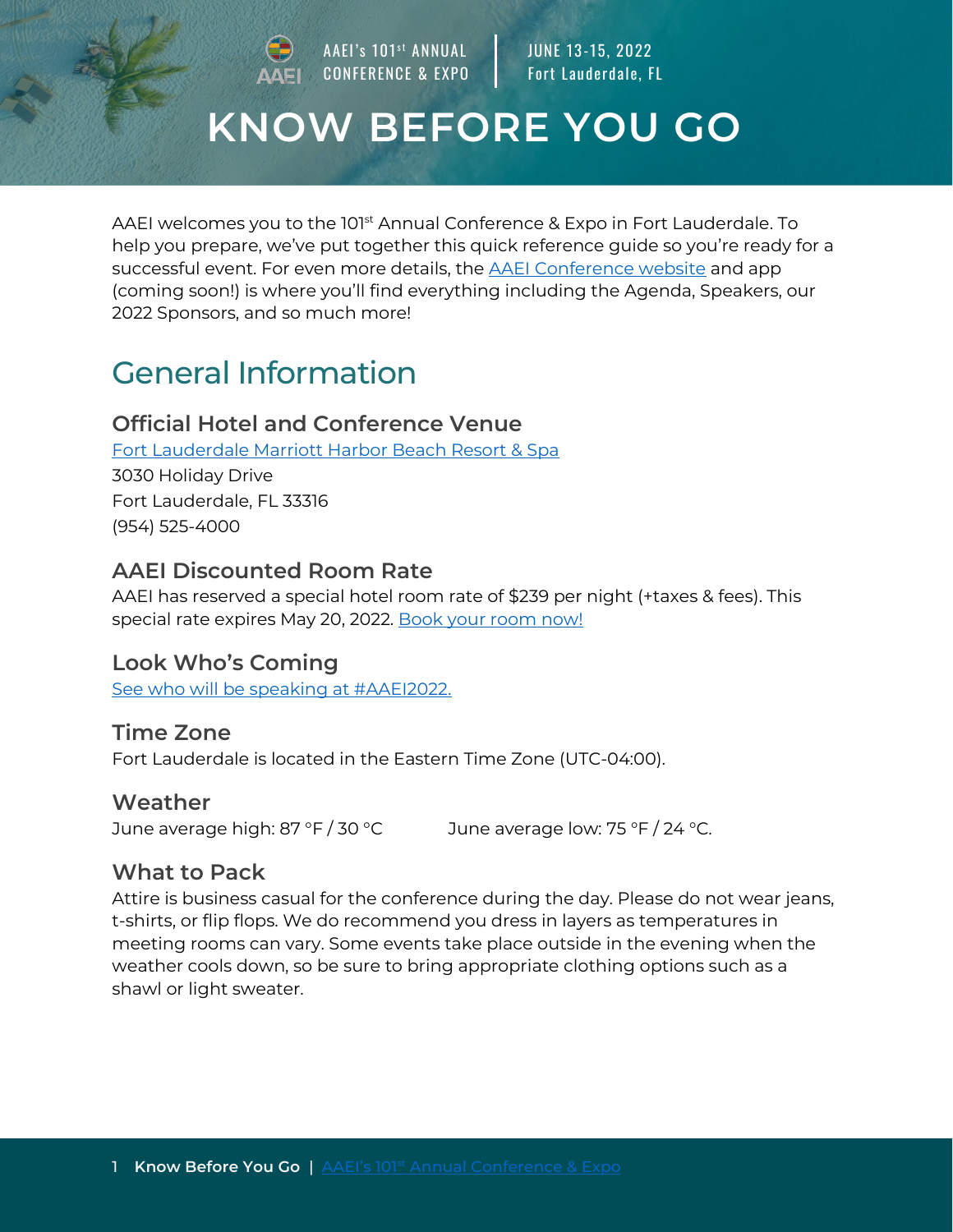AAEI's 101<sup>st</sup> ANNUAL CONFERENCE & EXPO JUNE 13-15, 2022 Fort Lauderdale, FL

# **KNOW BEFORE YOU GO**

### **Transportation**

#### **Airport**

[Fort Lauderdale-Hollywood International \(FLL\) Airport](https://www.broward.org/airport/Pages/default.aspx)

Distance from Hotel: 5 miles Airport Shuttle: This hotel does not provide shuttle service.

#### [Miami International Airport \(MIA\)](https://www.miami-airport.com/)

• Community Shuttle

Distance from Hotel: 31.9 Miles Airport Shuttle: This hotel does not provide shuttle service.

### **Transportation**

- [Uber](https://www.uber.com/)
- [Lyft](https://www.lyft.com/)
- Taxi
- **[Water Taxi](https://watertaxi.com/)**
- [Tri-Rail](https://www.tri-rail.com/)
- **[Transit](http://www.broward.org/BCT/Pages/default.aspx)**

#### **Wi-Fi**

Wi-Fi will be provided in all areas of our conference for no charge.

#### **Social Media**

Follow us on [LinkedIn](https://www.linkedin.com/company/5080330/) and use in

the official hash tag [#AAEI2022.](https://www.linkedin.com/search/results/all/?keywords=%23aaei2022)

# [Re](https://commons.wikimedia.org/wiki/File:LinkedIn_logo_initials.png)gistration

#### **[On](https://commons.wikimedia.org/wiki/File:LinkedIn_logo_initials.png)-site Registration**

T[he](https://commons.wikimedia.org/wiki/File:LinkedIn_logo_initials.png) registration desk is located at the Fort Lauderdale Marriott Harbor Beach Resort & Spa on Level Two, directly in front of the Grand Ballroom (Exhibit Hall). Please check-in to the Registration Desk upon arrival to receive your badge and conference bag.

To find information, see our [FAQ's](https://www.conference.aaei.org/faq).